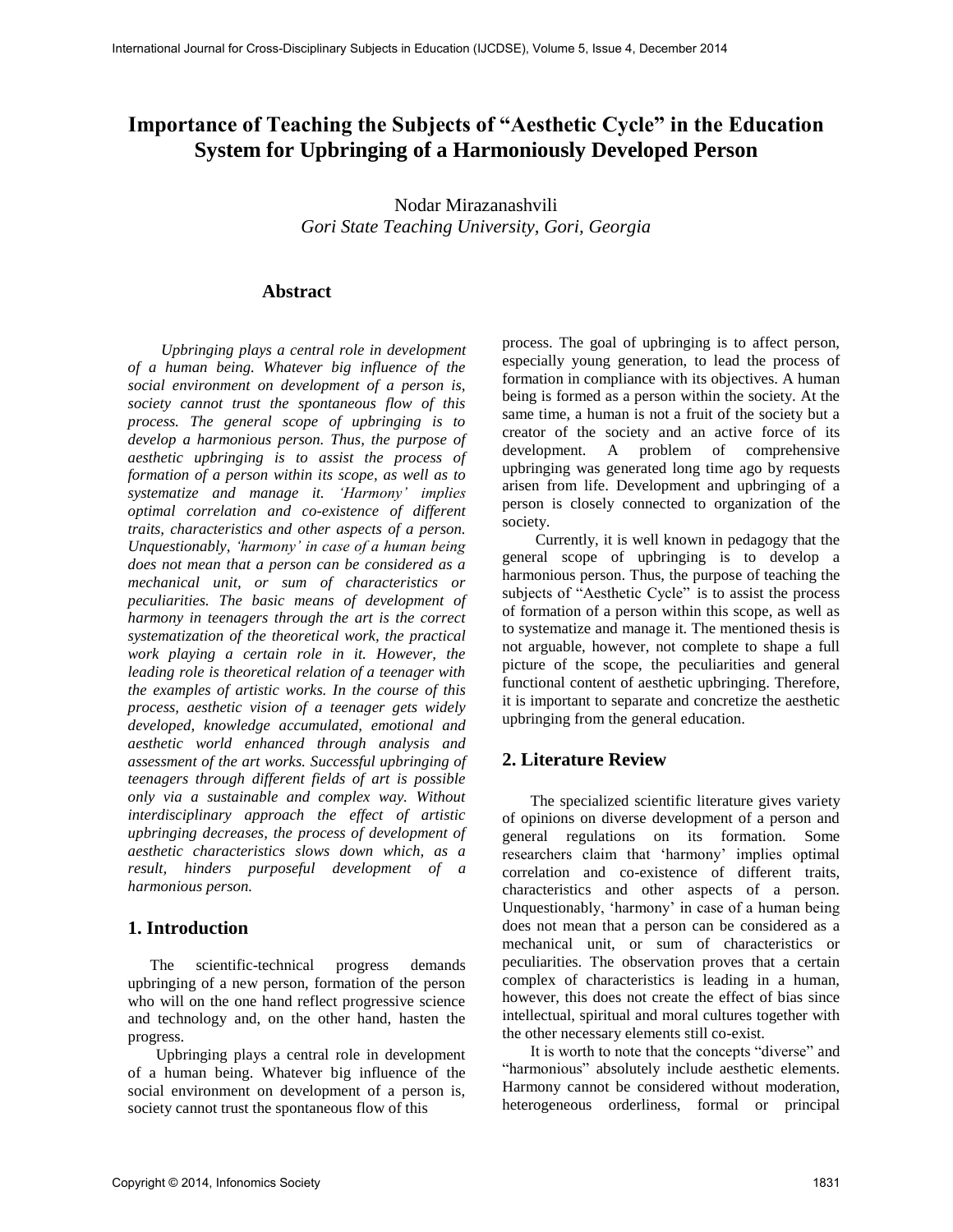moderateness. This feature is a necessary attribute of beauty and loveliness, and in particular, aesthetics. It is impossible to percept a person as a harmonious person unless he/she together with the mental characteristics possesses high spiritual culture. Even more, these mentioned two sides should be evenly represented in a person.

According to V. Sukhomlinski, harmoniously developed person educated by school is ultimately unity of intelligence and emotionality. As intelligence and intellectual activity take bigger part in a life of a human being a need to regulate emotional culture becomes even more essential. For the educated person lack of emotional culture is the same defect as intellectual retardation [1].

 Therefore, one of the main objectives of the school should be development of the emotional culture. Accomplishment of the mentioned objective, alongside with creation of the theoreticalmethodological basis and identification of the ways of practical realization are the immediate goals of pedagogical science and school.

An introduction of the concept of "Aesthetic education" in pedagogy and esthetics is linked with the name of Friedrich Schiller. The concept is mentioned in his pivotal work "Letters Upon the Aesthetic Education of Man". In his work Schiller puts forth an idea that the conflict between man's intellectual and sensuous nature can be best resolved by means of art [2].

 Art, as a form of social consciousness, reflecting and showing the world in its unity, has a profound effect on a man, it imprints deeply on his consciousness as well as the sensual-emotional world. Proceeding from this, the power of the educational influence of art is very considerable. It increases and moulds human abilities, gives a certain direction to the process of formation of personal characteristics.

High purpose and educational power of art was noticed by thinkers long ago. Already ancient Greeks were perfectly knowledgeable that the emotional world of art contains great opportunities of influencing man.

Plato was always highlighting that art should create the load which would overweight the physical or other characteristics gained from other activities, through this a human being will become harmonious and better.

Aristotle considered that education of a human through art is the best means of purifying a person from viciousness.

Greek philosophers created a number of treatises

in which the role of art (including poetry, music and painting) in influencing human beings, ennoblement of the society and establishment of better ideals is stressed.

The attitude to art is special in the period of Renaissance and the age of Enlightenment, when a man again returned to the Classical ideals of harmony and beauty. At that time art became the necessary condition for the perfection of a person, his harmonious development. Since then people began to care for creation of certain pedagogical systems, which found its continuation in subsequent centuries and continues to the present day.

Analysis of the past historical experience reveals that despite of the recognition of importance of upbringing a human being through usage of artistic and aesthetic methods and in general art, mankind still could not find the universal measures to raise a harmonious person.

Therefore, on each historical stage mankind gets satisfied with striving for maximum realization of opportunities. At the same time, it tries to preserve everlasting indicators that have always been aspiration objects. One of the mentioned objects is an artistic taste, a personal feature of a human, formation of which is achievable via art.

In the history of philosophy, a problem of directing a person taste towards the aesthetic values was comparatively fully discussed by I. Kant. Initially, he considered that taste is the sphere of individual expression. According to him, there are as many tastes as human beings; therefore, it is impossible to elaborate a scientific vision about the infinite private modifications.

According to I. Kant, science will never be able to explain why a person likes or dislikes any artistic work. However, I. Kant changed his position soon and created philosophical- systemic vision about taste stating that though science might not be able to explain why we like or dislike an artistic work, it can explain what is beautiful and what we should like. This kind of scientific vision was well defined by I. Kant in his work "Critique of the Power of Judgment" where he also discusses his favorite and well known expression "Genius without taste and taste without genius". I. Kant believes that a genius can only give wide material for beauty art; however, its formulation requires talent raised by the school. In order to give a certain form to an artistic work there is a great necessity of taste, which after being trained and developed will be adopted to the work [3].

Definitely, we have neither opportunity nor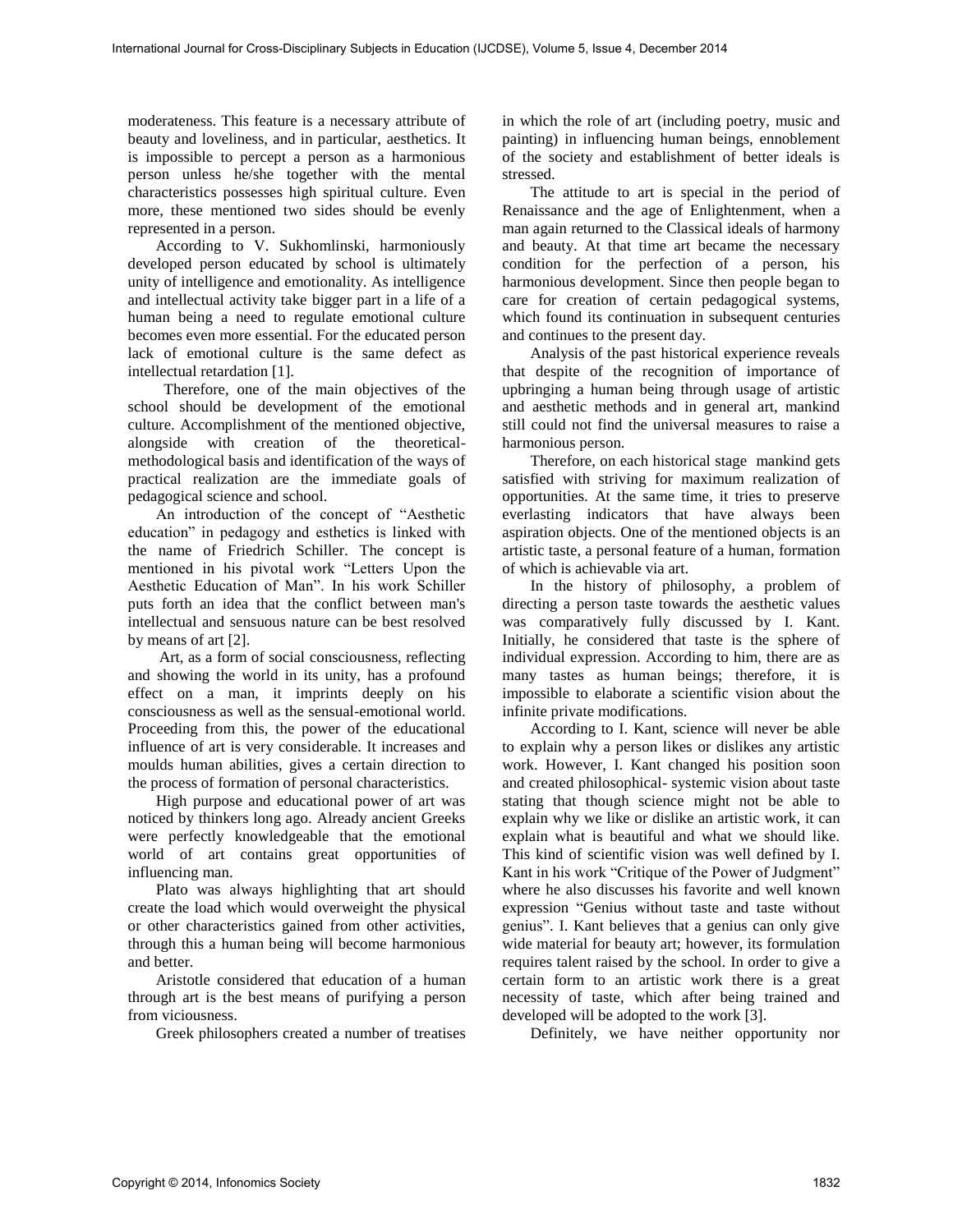necessity to fundamentally analyze a difficult philosophical concept of I. Kant on taste. We just state that according to I.Kant, taste is human ability that should be trained and exercised from school even in case of geniuses.

### **3. Research Rationale and Findings**

Fine and applied arts are one of the basic disciplines of the school subjects of the "aesthetic cycle" playing a great role in the formation of the personal qualities of teenagers.

Thus, its correct teaching has tremendous importance. Pupils in school and outside school often encounter specimens of fine arts. The press, journals, illustrated books, albums, exhibitions, museums, reflecting the work of painters separate monuments of culture provide certain aesthetic information to teenagers, at the same time affecting their views, perception, taste, and the system of aesthetic relations, in general. This process of encountering fine arts is not of course organized. For this reason, accumulation of artistic information by teenagers often has the spontaneous character, which leaves a peculiar imprint on the artistic-aesthetic development of pupils.

The ability of perception and evaluation of a work of art fails to be developed purposefully, which in its turn hampers the process of building harmony in pupils. As a result of this, pupils do not become aware and do not understand the social-aesthetic function of art, the unity of form and content of separate works, the peculiarities of composition and style.

 According to A. Burov "Aesthetic relationship cannot exist without the aesthetic object. The latter is the necessary condition of its existence" [4].

 The same can be said about the subject of the aesthetic relationship, in the conditions of the existence of a man, the structures of his consciousness, the aesthetic relationship would have even been out of the question. Therefore, the aesthetic relationship, as the development of the general form of man's emotional-aesthetic orientation to reality, definitely needs the development of aesthetic consciousness. The latter has a complex content structure and represents one of the component elements of social consciousness.

The philosophical sciences assign aesthetic relations to the sphere of the dialectical relation of the personality of a human being to the phenomena of the surrounding world, the expression of the active emotional evaluative reactions toward it.

It is widely believed that the aesthetic relationship of a man to reality takes shape on the basis of the social- historical practice, due to which, it may be considered as the result of the historical process of the development of the world. This circumstance gives grounds to conclude that the aesthetic relationship is a human phenomenon, as it is characteristic only of a man, that has the concretehistorical content and obeys the dialectical process of development and/or perfection. With its perfect form the aesthetic relationship is revealed in the sphere of art, where the full coincidence of the emotional and the rational, the sense and reason activity occurs.

 Upbringing of a harmonious person with the perfect aesthetic awareness, which is the high purpose of the aesthetic upbringing, is carried out basically via the school subjects of the "aesthetic cycle" (literature (music, art) and outside the class or the school work.

 The work outside the school implies also encountering perfection in nature and public relations. The purpose of encountering the mentioned relations coincides with the goals of the basic disciplines of the school subjects. Namely, pupils should build a certain knowledge-perception of relations between reality and art, and in this process they should find a place for a person; and identify a form of art as well as its historical development.

 At the same time, we consider that it is important a teenager to elaborate a certain orientation of aesthetic values on what he/she reads, sees or listens to. The final purpose of this type of work is building genuine aesthetic attitude towards the truth.

 Thus, encountering the art, teenagers should feel aesthetic pleasure, gain certain artistic education, refine sensual world and master some skills of beauty creation.

 Therefore, we welcome inclusion of the disciplines like "The Course of Aesthetic Education" or "Subjects of Aesthetic Cycle" and advise to do so if those are not considered in the curriculum in different countries. Fortunately, the National Curriculum of Georgia for 2011-2016 includes the very subjects [5].

 As already mentioned above, it is widely known that the separate fields of art have developing and educational influence. According to the applied trend, in order to attain the desired level of education pupils at schools are given knowledge about different fields of art with the purpose to elaborate in them a strive towards aesthetic values.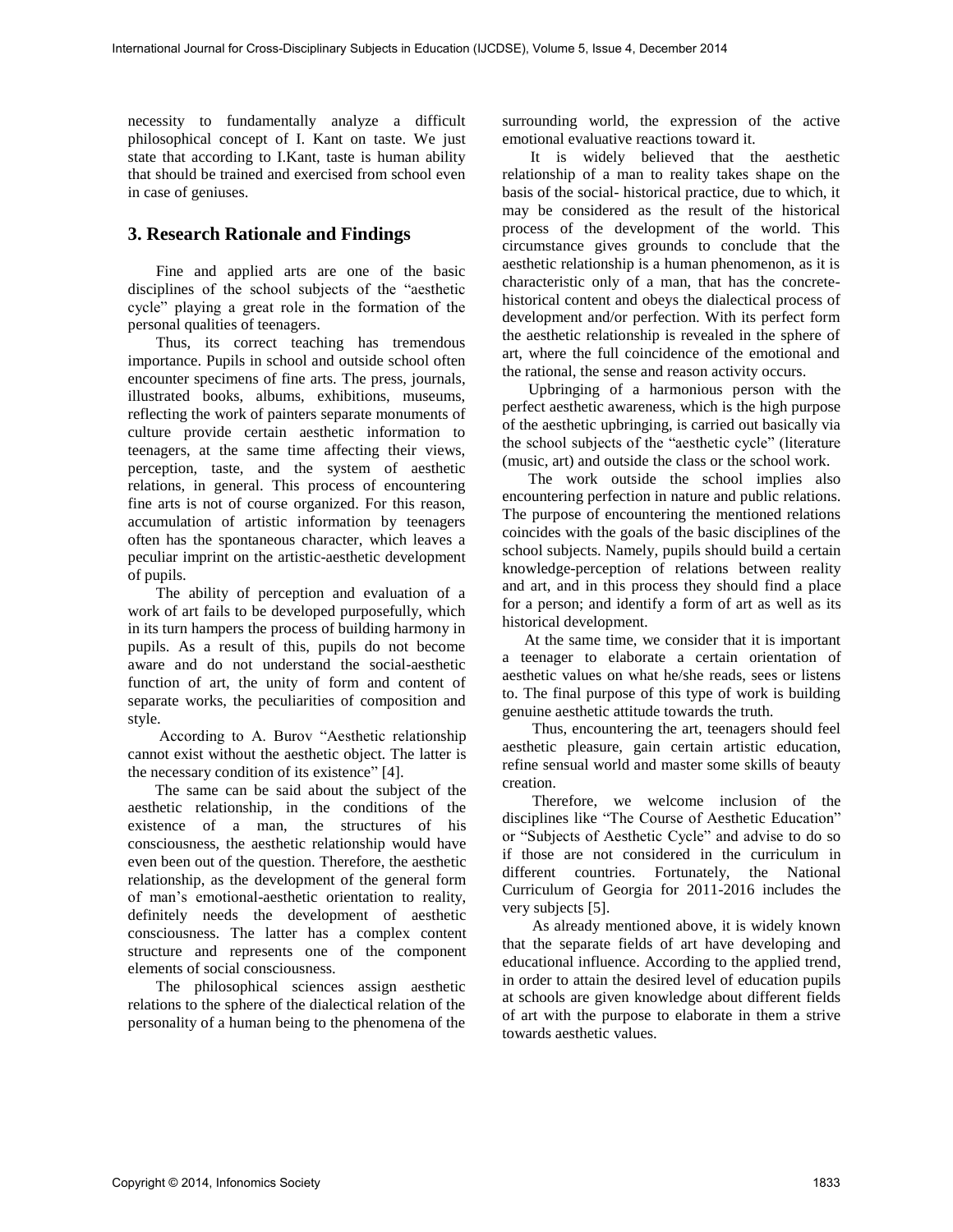Thus, the way seems to be optimal and natural. The school devotedly follows it; however, even the superficial observation makes it clear that the rightness of the way does not mean much unless its application process, the content and methodology comply with the nature of the approach. This is proved by the fact that even a scrupulous knowledge of both theoretical and practical material of the school program does not give a basis for aesthetic upbringing. Even more, sometimes while teaching art the specific nature of the letter is neglected.

 Therefore, aesthetic education condenses the rational, cognitive, philosophic and the most important, aesthetic and sensual-emotional characteristics of a person. Development of all abovementioned characteristics depends on the correct provision of a student with art considering the specific nature of the art fields and age or individual abilities of a pupil.

 The process of teaching art logically connects with the objectives of upbringing when i) it precedes the development, more specifically, is oriented on " the immediate zone of development" and ii) upbringing and development are considered as two sides of one process where a pupil develops in the process of teaching and upbringing.

 Traditionally, pedagogy starts the teaching process mostly with the activities from the rational, cognitive sphere, striving to meet the educational objectives. However, it is not excluded that emotional sphere might overtake before the cognitive one neither from theoretical nor practical point of view. In this respect, V. Sukhomlinski claims that: "Not only successful but even normal teaching is not possible without the emotional seasoning"[6].

 Observation over the practical system of aesthetic upbringing proves that each field of art does not evenly influence the teenager's mind. In this respect, the belles-lettres (literature) is prioritized by the schools. Belles-lettres as a sample of verbal art with its diversity and multi-capacity immensely influences a teenager emotionally and develops skills of aesthetic perception, assessment and judgment. A true aesthetic perception is developed only from the age of twelve and thirteen. As a rule, at earlier age, strive towards the true art is overtaken by the thematic interest towards a phenomenon. Capability of observing aesthetic directions of a fiction increases in teenagers together with their ages. Nowadays, the school program for the

Literature in Georgia sets the following key aesthetic objectives to achieve:

- 1. Artistic-aesthetic education of students;
- 2. Development of artistic interests, requirements and taste;
- 3. Formation of skill of aesthetic perception;
- 4. Development of skill of aesthetic judgment.

Obviously, development of the mentioned personal characteristics does not happen separately but jointly in a sustainable manner. However, there is a need to accentuate the certain pedagogical directions and carry out purposeful work.

 According to Taboridze, realization of principles of aesthetic upbringing implies gaining wide knowledge on arts by the students and at the same time developing aesthetic interest towards the different directions of art. The shortest way to achieve the above mentioned objectives is a complex introduction to arts, that is gaining some information on music, fine and applied arts, architecture, theatre and films.

" There are two ways of complex influence of art: the first is music created on the motives of literary work and the second is an influence of painting and its inclusion in the process of teaching the literature. It is important also to consider art of the epoch instead of only monographic teaching of an author" [7].

While presenting a specific author's creative work to the students a teacher should also introduce the cultural heritage of the epoch, the piece of art ( painting, music, architecture) created in the same period. A teacher should also discuss with the students developments in the theatre or cinematography of that time.

 As a result, a student can easily see the inner and causative links existed between the social-political events and the rules of artistic-aesthetic thinking of the epoch. It is undoubtful that this type of teaching priming an introduction of the epochal works in literature, generally, advances artistic and aesthetic knowledge of the students.

 The above described comprehensive approach is especially important while teaching the artistic work; since the process is carried out under the continuous emotive influence which intensifies a student's interest and increases skills of taste and cognition.

From the subjects of the aesthetic cycle music takes a special place as it can immensely influence a person. By means of music emotional condition of a person enriches. An approach towards various values like kindness and beauty is developed in a person. The emotional influence of music is so evident that the other functions of it are covered.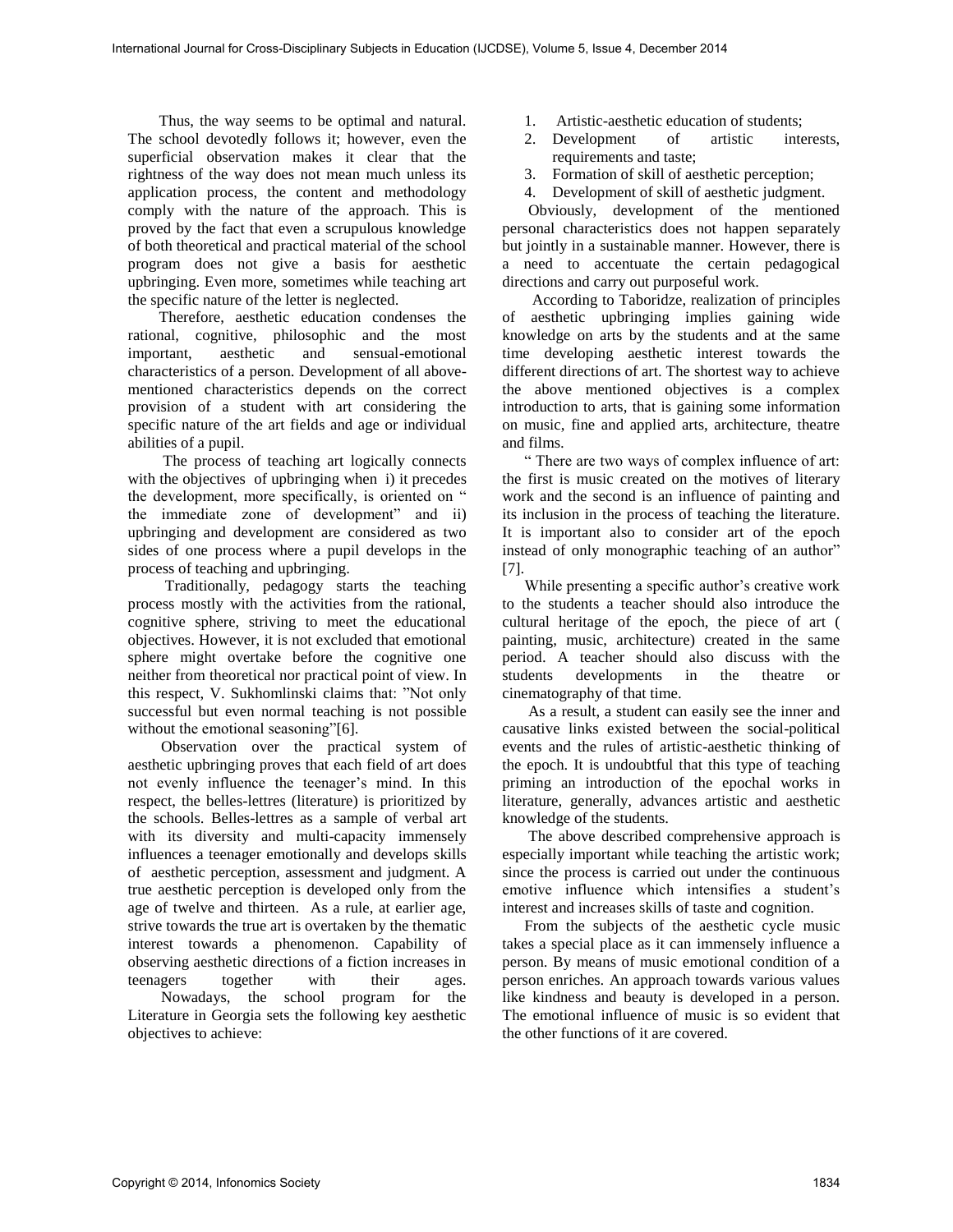As the recent scientific researches show, music has a cognitive nature and study of it significantly impacts academic achievements of the students. During the music lessons a pupil gets accustomed to music. The most important is awaking of interest and source of creativity among the students to make relation with music which is pleasant for the students. Of course the school does not aim at teaching all the skills needed for a musician; especially considering the fact that all students are different with their music abilities.

The integrated/interdisciplinary teaching shall support awaking of an interest among the students toward the subjects of aesthetic cycle. It is possible to do integration with the following:

- i) the visual art (the portrait of the composer or painting the impressions gained after listening to the music by the students);
- ii) performance art (etudes, music performance);
- iii) dance (expression of emotions provoked by the music through the body movements, teaching some dance steps movements);
- iv) poetry, literature (the first literary source of the music work, the texts of lyrics);
- v) history (the epoch, the historical events);
- vi) mathematics (the principle of symmetry);
- vii) physics (a sound as a vibration of audible wave, the peculiarities of music instruments from the stand point of acoustics).

The teenagers find it easy to comprehend the stylistic nuances of the epoch. Therefore, it is good to provide the students some fragments from the best works of the famous composers of different epochs highlighting the differentiating stylistic features among them. Though, this type of work should be systematic.

 An independent relation with music increases at the teen age since the teenagers more listen to music in the radio, television or computer, attend the gatherings or concerts. Thus, the low quality and noisy piece of music having less artistic value intervene into the lives of teenagers influencing their artistic taste. The problem should also be faced by the school and support the students to identify valuable piece of art.

 A good way of musical- aesthetic upbringing of the students is an introduction of the national musical culture alongside with the classic heritage. It is also good to organize a group attendance at the concerts with the famous musicians, composers and singers followed by the discussions and analysis of what has been listened or seen.

 A good source of aesthetic-artistic upbringing and education of teenagers is the fine arts. Drawing, graphics, sculpture, architecture and examples of the applied arts immensely influence aesthetic conscious, perception and sensor activities of teenagers.

 The possibilities of the Fine Arts is not, unfortunately, thoroughly used in Georgia since the teachers are mostly only busy with the practical exercise like drawing or painting, paying less attention to the conversation about art, its objectives, or aesthetic comparisons of different pieces of art or other relevant discussions. If at the elementary level the problem can be tolerated, at the secondary level it is a must to carry out purposeful exercises for development of the aesthetic perception among the students.

 For the comprehensive realization of the educational possibilities of the Fine Art it is important to carry out brief, though, emotionally attractive and informatively intensive discussions about the topics like "what the Fine Arts is", "expressive means in the fine arts", "composition", "colour and art of us of colour", "architecture as the art", "plastics in sculpture", "epoch and style, etc.

### **5. Conclusions**

Thus, all above mentioned allows to conclude as follow:

- 1. Successful upbringing of teenagers through different fields of art is possible only via a sustainable and complex way. Without interdisciplinary approach the effect of artistic upbringing decreases, the process of development of aesthetic characteristics slows down which, as a result, purposeful development of a harmonious person is hindered.
- 2. A problem of harmonious development of a person should be considered within the joint system of aesthetic upbringing. An approach towards the problem should be complex where all the substantial parameters are considered;
- 3. The basic means of achieving harmony in teenagers through the art is the correct systematization of the theoretical work, the practical work playing a certain role in it. However, the leading role is theoretical relation of a teenager with the examples of artistic works. In the course of this process, aesthetic vision of a teenager gets widely developed, knowledge accumulated, emotional and aesthetic world